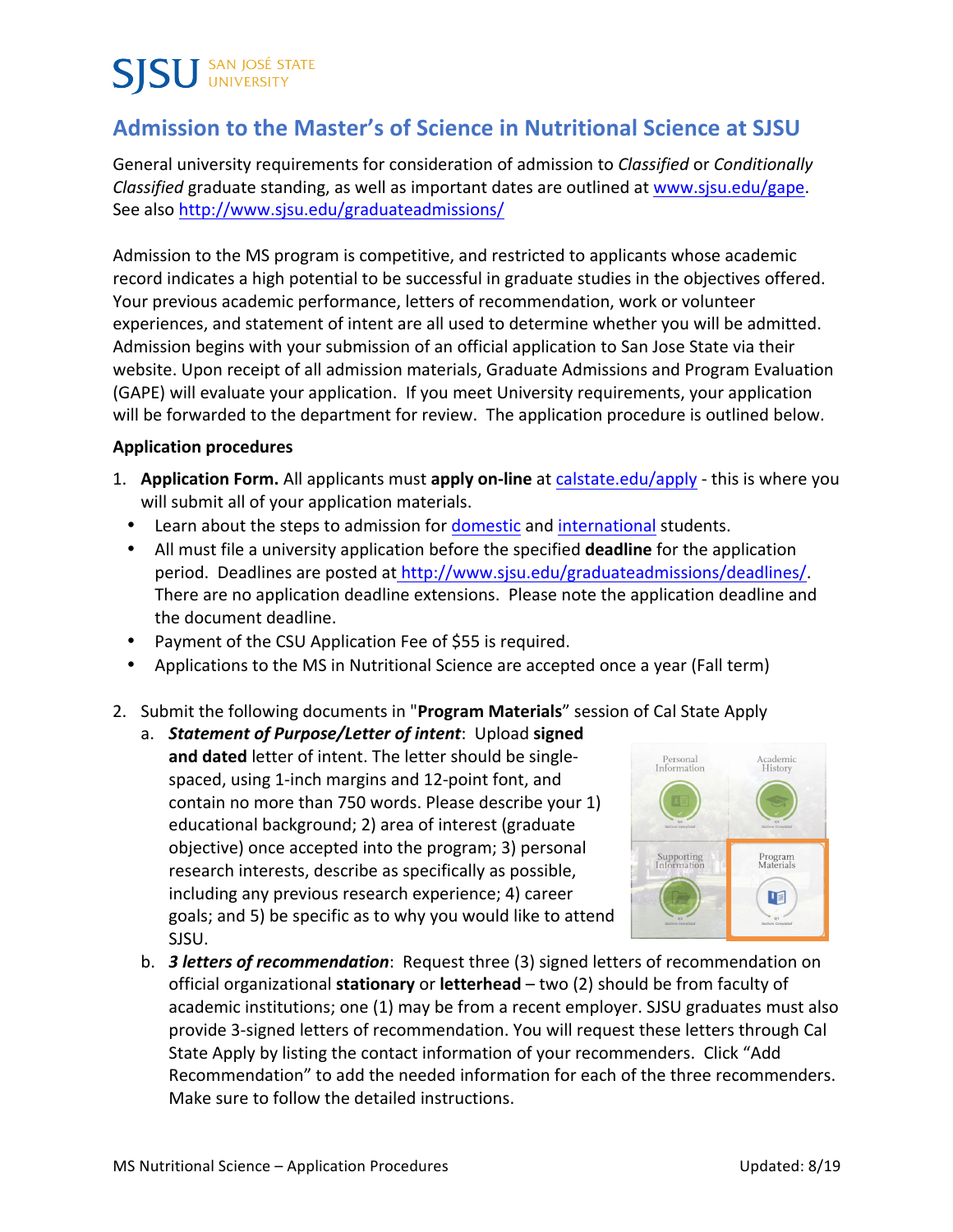

- c. Upload your **Resume** summarizing volunteer, research, and employment experiences.
- d. **Prerequisite form**: this is only required for students interested in completing the DPD coursework. Submit the MS/DPD Core Science Courses Form using the "supplemental materials" upload button.
- e. The **deadline** to submit your Cal State Apply application is February 1<sup>st</sup>. You should plan to upload required documents well before the deadlines. Please note, once you submit your Cal State Apply application, your availability to upload documents will not longer be available.
- 3. You must mail OFFICIAL college transcripts or WES evaluation (international students) in sealed envelopes from ALL universities/colleges attended before the posted document deadline to Graduate Admissions & Program Evaluations (GAPE) Office electronically via the system, by mail, or in person:

San Jose State University Graduate Admissions & Program Evaluations (GAPE) One Washington Square San Jose, CA 95192-0017

- 4. Submit **GRE scores** to SJSU (graduate division)
	- Please submit your scores to SJSU so that they can be matched to your application.
	- Expected scores:
		- o Combined minimum GRE score of 297, minimum GRE verbal score of 150, and minimum writing score of 3.5.
		- $\circ$  Our code for the GRE and TOEFL is 4687.
		- $\circ$  GRE scores will not automatically disqualify your application, but will be used to rank applicants
- 5. **English Language Proficiency**. If English is not your primary language, you must satisfactorily meet the minimum test scores for the English Language Proficiency Exam.

\* Admissions contact: admissions@sjsu.edu (408-283-7500) 

**IMPORTANT:** Nutritional science graduate objectives require students to complete courses in general chemistry, organic chemistry, human nutrition, physiology and microbiology. If you have not completed most of these classes prior to admission, your application will not receive serious consideration. For answers to specific questions regarding pre-requisites, please check the Prospective Students FAQ